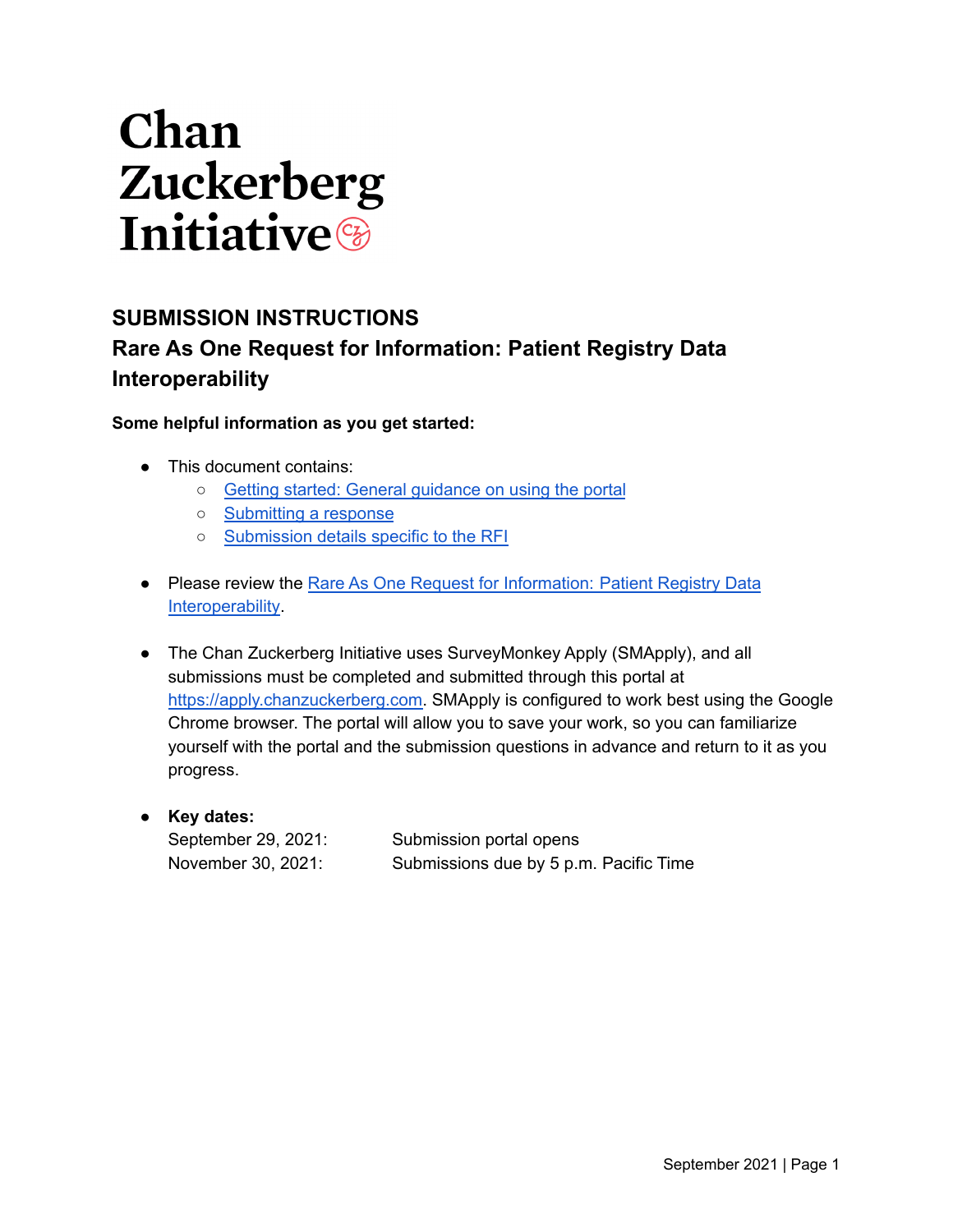# <span id="page-1-0"></span>**GETTING STARTED**

**Account setup:** The submitter (i.e., the person completing the RFI submission) must first set up an account in the CZI online portal at

[https://apply.chanzuckerberg.com/.](https://apply.chanzuckerberg.com/)

To set up an account:

- 1. Go to [https://apply.chanzuckerberg.com/.](https://apply.chanzuckerberg.com/)
- 2. Click the green **Register** button in the upper right corner.
- 3. Complete the requested fields and then click the green **Create Account** button.
- 4. Click the green **Continue** button to proceed to the site.

Please note you will need to verify your account through the auto-email that you receive after registering. You will not be able to submit until your account is verified.

**Personal data:** Where we ask for personal data of individuals, please only submit personal data that you have a right to provide. We will use and store any personal data collected through the submission process for program-related purposes (e.g., administering the RFI, analyzing and improving our strategies, identifying connections across the field). The Chan Zuckerberg Initiative Foundation and Chan Zuckerberg, LLC (collectively "CZI") will be the "data controllers" for any such personal information, and the data may be stored on servers outside of your home country, including within the United States. If you have any questions or concerns regarding our privacy practices or collection or use of personal data, you can contact us at [privacy@chanzuckerberg.com](mailto:privacy@chanzuckerberg.com).

**Navigating the portal**: Once you have set up an account, you can log in to the portal at [https://apply.chanzuckerberg.com/.](https://apply.chanzuckerberg.com/) Using the links in the upper right corner, you can access available programs (which includes RFAs and RFIs for all CZI areas, not just Science) and any applications or submissions you have in preparation or previously submitted. Use the information ("i") link to get help with the portal. To access your account information, click on your name in the upper right. Your submission will pre-populate with the name and email listed in your account information so if you need to edit it, click on your name in the upper right corner to make any necessary changes.

**Forgotten username or password:** If you have forgotten your username or password, please navigate to the portal at <https://apply.chanzuckerberg.com/> and click on the Log In link located in the upper right corner. Click the Forgot your password link and then enter the email address associated with your SMApply account. You will then receive an email with information to reset your password. Please note that your username is your email address.

**Other questions:** If you have other questions about using the portal, please use the information ("i") link in the upper right corner of the window. Here you will find a link to FAQs about using the portal, as well as links to submit specific help requests. If you have specific questions about the RFI, please contact us at [rareasone@chanzuckerberg.com](mailto:rareasone@chanzuckerberg.com) with the subject line: RAO RFI.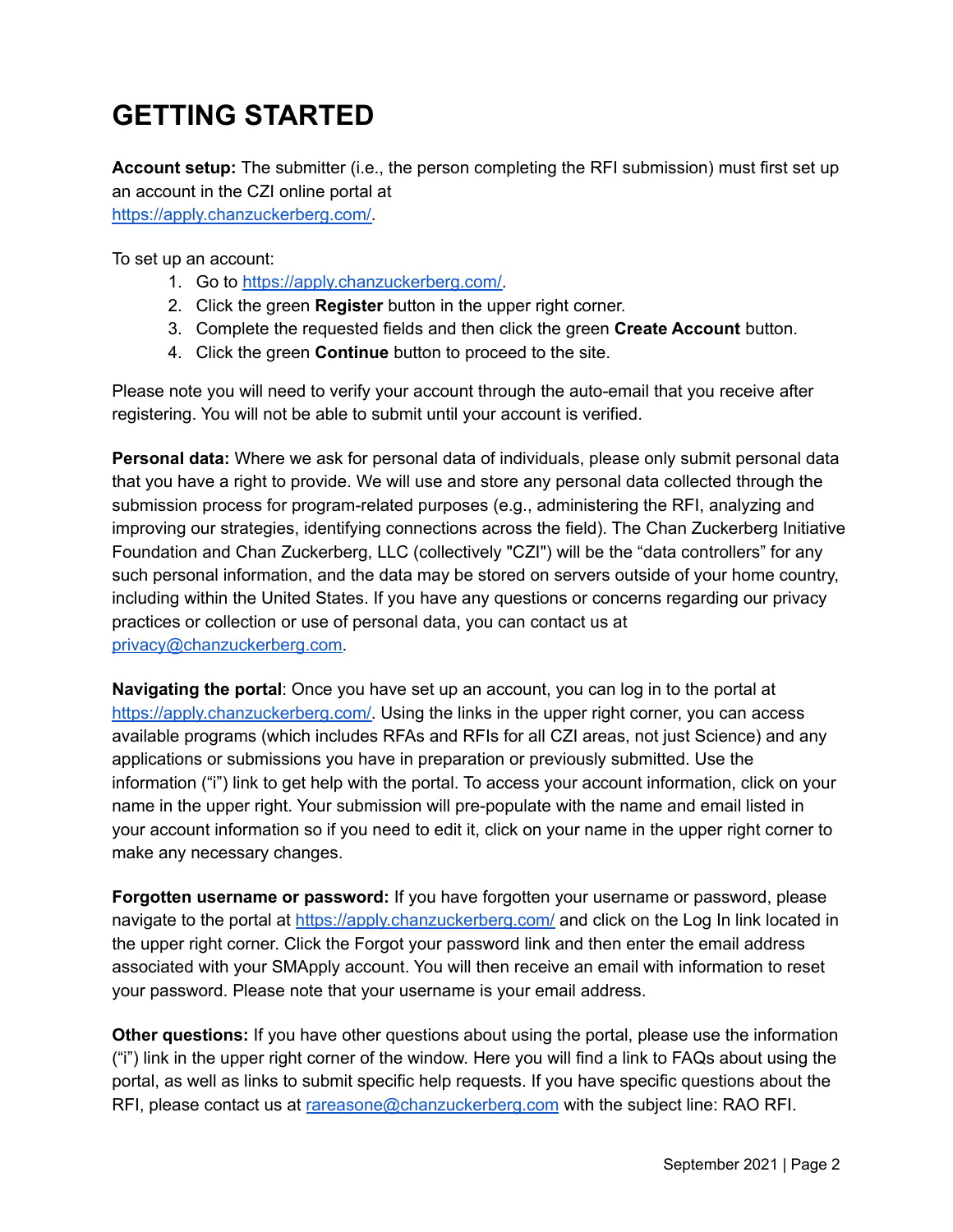# <span id="page-2-0"></span>**SUBMITTING A RESPONSE**

#### **To make a submission:**

- 1. Go to <https://apply.chanzuckerberg.com>.
- 2. Log in.
- 3. Click the green View Programs button that is displayed or click on the Programs link in the upper right corner. This will bring you to a listing of all programs, RFAs, and RFIs that CZI is hosting in SMApply. To **find the RFI** you are looking for, you may need to scroll down.
- 4. Find the RFI you are interested in and click the green More button.
- 5. Click the green Apply button in the upper right and complete all sections (details below).
	- a. The submission is made up of several sections called **tasks** that are listed in a menu on the left side of the page. You can edit and complete tasks in any order. To **open a task**, click on the one you would like to work on in the table on the left hand side. You may need to scroll down to see the remaining tasks.
	- b. Once you **complete a task**, click the green Mark as Complete button within the task. To **navigate to the next task**, click on the one you would like to work on in the table on the left hand side. All required tasks must be marked as complete before submitting. To **edit a task** after marking it as complete, click the three dots in the upper right of the task and select edit, which will re-open the task.
	- c. Your submission will autosave every few seconds, but you can also click the Save & Continue Editing on each task as you go along to **save your submission**.
	- d. In the tasks that allow a PDF upload: If you need to **delete and replace a PDF** after you have uploaded it, click on the three dots to the right of the file under the Attach File section within the task and select Remove from the dropdown menu.
	- e. To **download your submission**, click on the three dots in the upper right corner of the application page and select download. If you are within a task, first click on the Back to application link in the upper left. Please **be aware of any pop-up blockers** in your browser that may prevent downloading your application.
	- f. To **access a submission that you have previously saved**, click on the My Applications link in upper right and click the green Continue button on the application you wish to edit.
- 6. Once all tasks are completed, click the green Submit button **to submit**.
	- a. If the button is grayed out, it means your submission is not yet complete; please be sure all required fields and uploads are complete within each task and that you have clicked the Mark as Complete button within each task.
	- b. Review your submission in the window (or in the PDF that you have downloadedsee 5e). If you want to make changes, navigate back to your application and reopen/edit any tasks that need editing. **You can download your submission as a PDF (instructions above in 5e) to review your response(s) before clicking submit.**
	- c. Once you are **ready to submit**, click the green Submit Your Application button on the left side of the window. You will need to confirm your submission by clicking the green Submit button in the pop up window. **Once your responses have been**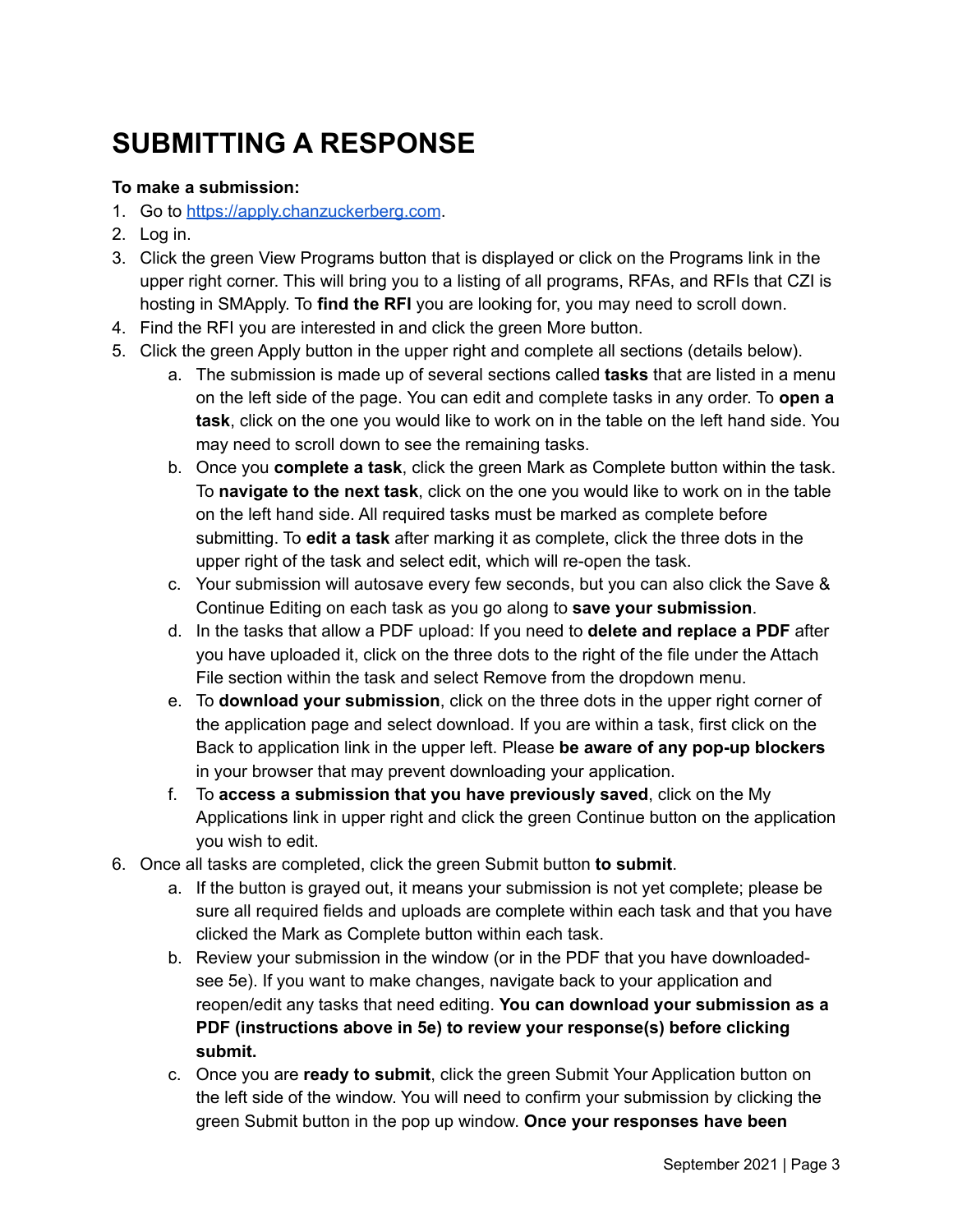**submitted, it cannot be edited. Please be sure that your responses are complete BEFORE submitting**. If you inadvertently submit and it is before the deadline, please contact [rareasone@chanzuckerberg.com](mailto:rareasone@chanzuckerberg.com).

- 7. After submission, you will **receive an auto-email** within a few minutes. If you do not receive a confirmation email within a few minutes, please check your spam folder. If you still have not received your confirmation email, please email [rareasone@chanzuckerberg.com](mailto:rareasone@chanzuckerberg.com).
- 8. If you would like to view your submission after you have submitted it, it can be accessed through the My Applications link in the upper right corner.

## <span id="page-3-0"></span>**The RFI Submission consists of the following sections (called "tasks" in the portal):**

- **Submitter Information**: The information entered should be for the Submitter.
	- Name and email (auto-filled): To edit your name or email, please do so in your account information by clicking your name in the upper right corner and clicking My Account in the dropdown menu.
	- Role and/or background: check all that apply
		- Academic
		- Biotech or pharmaceutical industry
		- Clinician or healthcare provider
		- Data-related occupations (e.g., computational biologist, statistician, biostatician, ML researcher, data scientist, data analyst, etc.)
		- Engineer or developer (e.g., health technology, software, data, etc.)
		- Ethicist or bioethicist
		- Health economist
		- Health policy
		- Government agency or regulator
		- Lawyer
		- Member-based organization (e.g., umbrella patient organizations)
		- Ontologist or standards developer
		- Patient or caregiver
		- Patient group
		- Researcher
		- Social scientist
		- Student or postdoc
		- Other:
	- Affiliations: List up to five organizational affiliations. To add another row, click the "Add another row" box.
		- Organization name
		- Type of Organization: Academic, Government, Company/Industry, Other nonprofit, Other
		- Country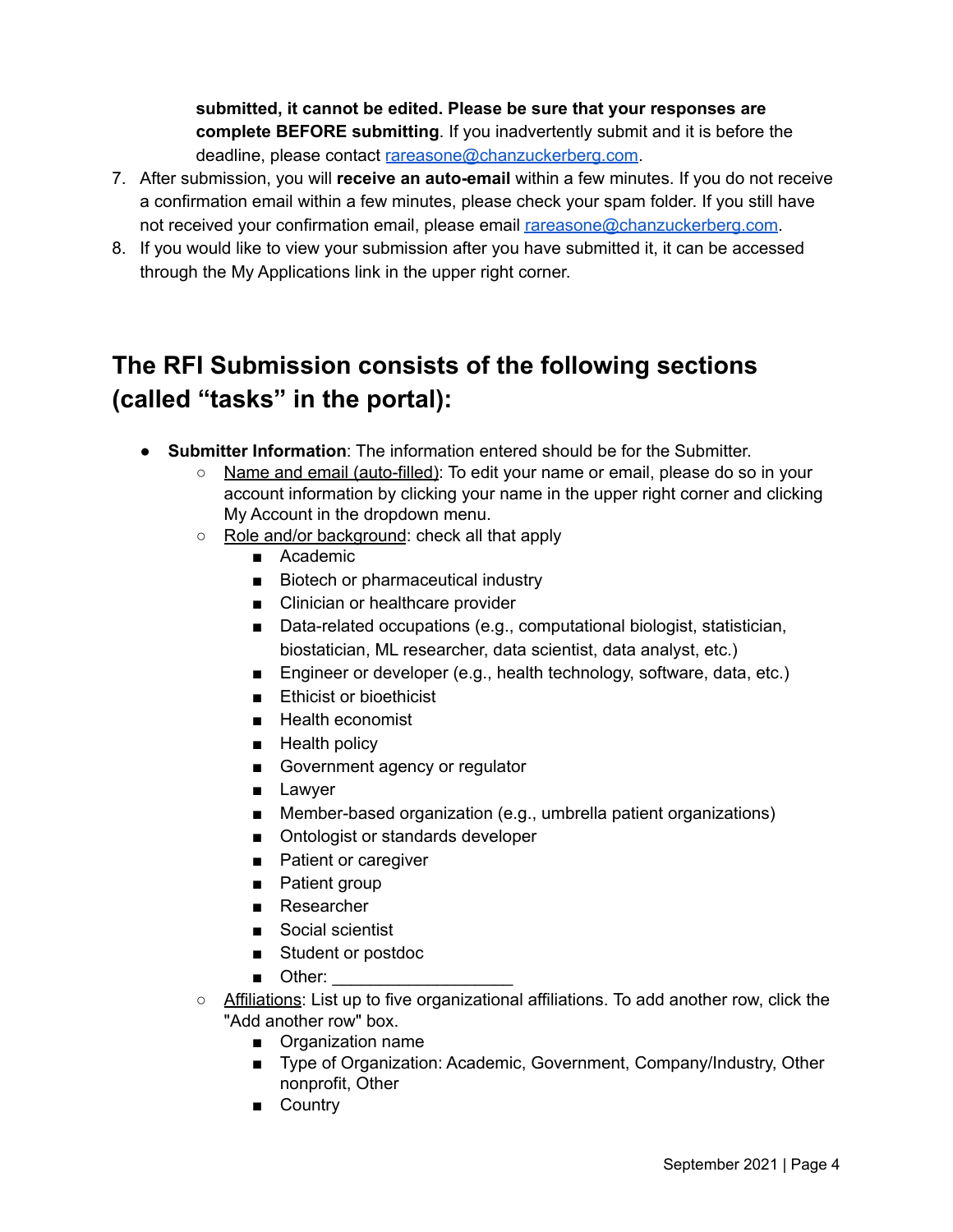- Where do you work and/or where are you based? List up to 10 countries. To add another row, click the "Add another row" box.
	- Country
	- State/Province: Enter n/a, if not applicable.
- Disease Area: Describe any rare diseases or disease area you work with or are affiliated with (maximum of 25 words).
- LinkedIn, Twitter, website, online profile, etc.: Provide the links to your LinkedIn, Twitter, or other website profiles (optional). Provide any additional online profiles (optional; up to three). Where a URL is requested, please use the format https://example.com.
- **Equal Opportunity & Diversity (optional)**: CZI Science supports the science and technology that will make it possible to cure, prevent, or manage all diseases by the end of this century. Everyone is affected by disease, yet different communities are affected by or experience disease in different ways. Moreover, due to systemic barriers, the scientific enterprise itself is not a place where all voices and talents thrive. We believe the strongest scientific teams—encompassing ourselves, our grantees, and our partners—incorporate a wide range of backgrounds, lived experiences, and perspectives that guide them to the most important unsolved problems. To enable our work, we incorporate diverse perspectives into our strategy and processes, and we also seek to empower community partners to engage in science.

We request demographic information associated with submissions in response to CZI's Requests for Information (RFI). This information helps us learn from the RFI process, as well as improve our strategies to help ensure people who identify as members of underrepresented or marginalized groups in science are aware of and able to submit information that can shape CZI's strategies. Please note that answering the questions below is **voluntary**, and demographic information will not be used to evaluate the submitted responses or to make any future funding decisions. Responses will be shared only with limited personnel, who will use that information only for the purposes described in this paragraph.

The information below may be entered for the Submitter.

- What is your race/ethnicity? (optional)
- What is your gender? (optional)
- Are you transgender? (optional)
- Are you a member of the LGBTQ community? (optional)
- Do you have one or more disabilities? Please specify (optional)

If you have any additional questions about why we ask this, what we do with the data, or to share suggestions for improvement, please reach out to [rareasone@chanzuckerberg.com](mailto:rareasone@chanzuckerberg.com).

#### ● **RFI Questions & Prompts**

Through this Request for Information (RFI), we aim to learn more about a particularly vast and complex challenge that many patient communities experience when leading or co-designing efforts to collect and share data: **the lack of interoperability.** For an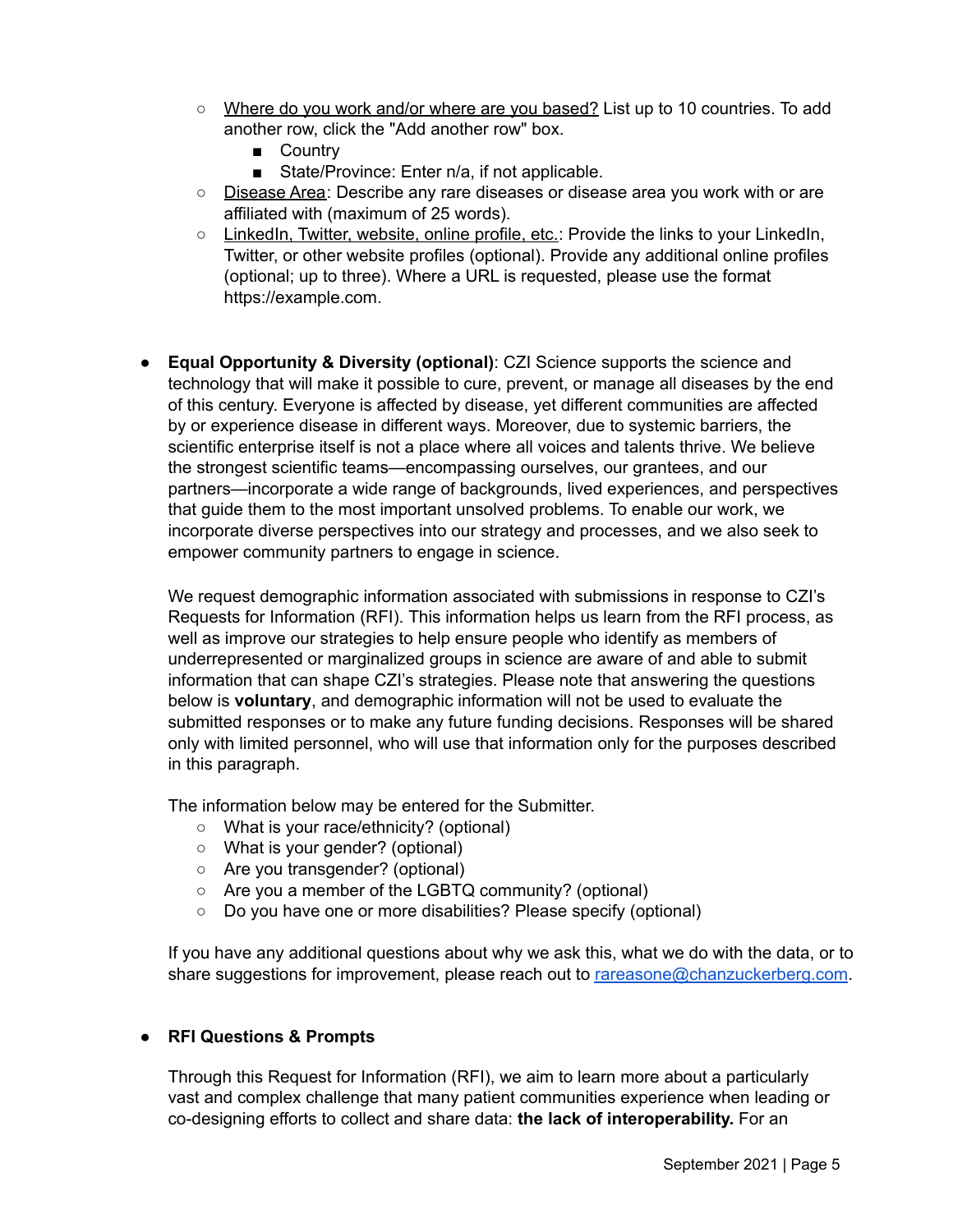overview or more details on the RFI, please refer to the RFI [page](https://chanzuckerberg.com/rfa/rare-as-one-request-for-information-patient-registry-data-interoperability/).

We've provided six RFI questions below, each illustrating a different type of challenge or barrier that can impede registry data interoperability or hinder better usability and analyses across data sources.

Please note, **you are welcome to respond to any number of these questions that you wish to answer**. You are also welcome to provide more than one response to a given question or to come up with your own prompt and describe a challenge or barrier that's not reflected in any of the RFI questions.You may input up to 10 responses.

We use the term "challenge" broadly—you can describe, for example, technological barriers, functional limitations, administrative burdens, ethical concerns, cultural or societal concerns, legal or policy issues, lack of capacity or resources, among others.

Each response can be up to 200 words, but we highly encourage concise responses.

- 1. **Data capture and collection**: What are the challenges for patients or clinicians in accessing data from electronic health records (EHRs) to share with a registry or research study, such as inconsistencies in EHR formats?
- 2. **Data standardization**: What are the challenges for collaborators in agreeing on critical data elements, clinical nomenclature, biomarkers, or key outcome measures to improve clinical care and accelerate therapeutic development?
- 3. **Data application**: What are the challenges for academic and industry researchers in accessing, querying, and analyzing data from registries, such as a lack of transparency on what data is available or restrictions on data use?
- 4. **Data reliability**: What are the challenges for patient groups in ensuring that their registries meet the data requirements of regulators (e.g., FDA or EMA) and their therapeutic approval processes, such as "clinically validated" or "regulatory grade" data?
- 5. **Data centralization and federation**: What are the challenges in integrating or aggregating data, including different data types, or querying across multiple data sources, whether that involves data related to the same disease, disease family, or data across multiple diseases?
- 6. **Data privacy and security**: What are the challenges in sharing data more broadly while protecting privacy, security, and individual consent, such as limitations in current data sharing platforms or different interpretations of HIPAA and GDPR obligations?
- 7. *Create your own prompt, or describe a challenge or barrier that's not reflected in any of the above RFI questions. We want to hear your thoughts!*